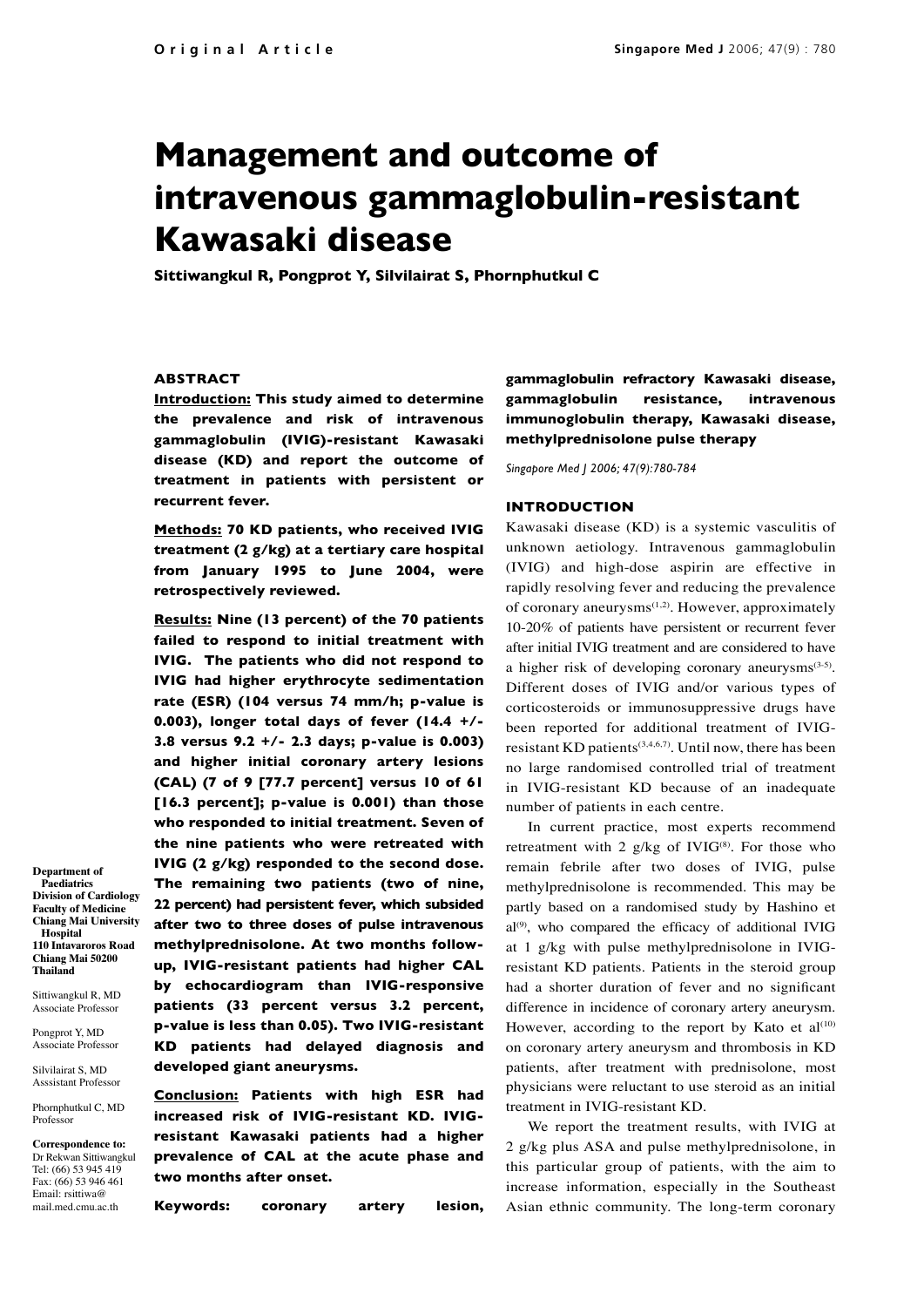### **Table I. Baseline demographics and clinical characteristics.**

|                            | Group I<br>$(n=61)$ | Group 2<br>$(n=9)$ | p-value |
|----------------------------|---------------------|--------------------|---------|
|                            |                     |                    |         |
| Age $\pm$ SD (months)      | $19.4 \pm 14.7$     | $16.4 \pm 8.8$     | 0.55    |
| Age $\leq$ year, n $(\%)$  | 27 (44.4)           | 3(33.3)            | 0.73    |
| Male:female ratio (%)      | 31:30(51)           | 4:5(44)            | 1.0     |
| Weight $\pm$ SD (kg)       | $10.5 \pm 3.2$      | $10.4 \pm 2.7$     | 0.9     |
| Conjunctivitis, n (%)      | 56 (91.8)           | 8(88.8)            | 0.57    |
| Lymphadenopathy, n (%)     | 23 (37.7)           | 3(33.3)            | 1.00    |
| Mucositis, n (%)           | 61(100)             | 9(100)             | 1.00    |
| Rash, n (%)                | 60 (98.3)           | 9(100)             | 1.00    |
| Extremity changes, n (%)   | 49 (80.3)           | 7(77.7)            | 1.00    |
| Incomplete criteria, n (%) | 7(11.4)             | 2(22.4)            | 0.32    |

**Table II. Laboratory results, treatment, and outcome of IVIG-responsive and IVIG-resistant KD patients.**

|                                                                  | Group I<br>$(n=61)$ | Group 2<br>$(n=9)$ | p-value  |
|------------------------------------------------------------------|---------------------|--------------------|----------|
|                                                                  |                     |                    |          |
| Haematocrit $\pm$ SD (vol%)                                      | $31 \pm 3.8$        | $30.6 \pm 3.2$     | 0.76     |
| WBC $\pm$ SD (cells/mm <sup>3</sup> )                            | $17,321 \pm 5,833$  | $18,155 \pm 3,190$ | 0.67     |
| PMN $\pm$ SD $(\%)$                                              | $64.4 \pm 12.4$     | $66.7 \pm 14$      | 0.62     |
| Platelets $\pm$ SD ( $\times$ 10 <sup>3</sup> /mm <sup>3</sup> ) | $487 \pm 189$       | $512 \pm 233$      | 0.72     |
| $ESR \pm SD$ (mm/h)                                              | $74 \pm 27.5$       | $104 \pm 21.5$     | $0.003*$ |
| IVIG (g/kg/dose)                                                 | $1.9 \pm 2.8$       | $1.97 \pm 0.08$    | 0.46     |
| ASA (g/kg/dose)                                                  | $77.4 \pm 16.3$     | $80.00 \pm 15.0$   | 0.65     |
| Initial CAL, $n$ $(\%)$                                          | 10(16.3)            | 7(77.7)            | $0.001*$ |
| CAL at 2 months, $n$ $(\%)$                                      | 2(3.2)              | 3(33)              | $0.013*$ |
| Fever before IVIG (days) $\pm$ SD                                | $7.8 \pm 2.4$       | $7.8 \pm 3.7$      | 0.92     |
| Total duration of fever (days) $\pm$ SD                          | $9.2 \pm 2.3$       | $14.4 \pm 3.8$     | $0.003*$ |

CAL: coronary artery lesion

outcome of these patients is rarely reported. A retrospective analysis of our KD patients was carried out in order to determine the prevalence and risk of IVIG-resistant KD, and report the outcome of treatment in patients with persistent or recurrent fever.

# **METHODS**

All patients who fulfilled the criteria for acute KD at Chiang Mai University Hospital, a tertiary referral hospital, were studied between January 1995 and June 2004. The patients included had received a single dose of IVIG at 2 g/kg/dose within 12 hours and aspirin at 80-100 mg/kg/day. However, patients who had been treated with a regimen other than 2 g/kg of IVIG in a single dose plus aspirin were excluded.

All patients diagnosed as having KD were evaluated by laboratory investigations at the time of hospital admission and two months after diagnosis. The echocardiographical findings at the time of admission, at two months and at one year after diagnosis were reported. Resistant KD was defined as the persistence or recrudescence of fever (≥38.0ºC) at least 48 hours after the end of IVIG infusion<sup> $(11)$ </sup>. Definitions of coronary dilatation and aneurysm were based on the following published criteria<sup>(11,12)</sup>: (1) dilated if the Z score was  $>2$  and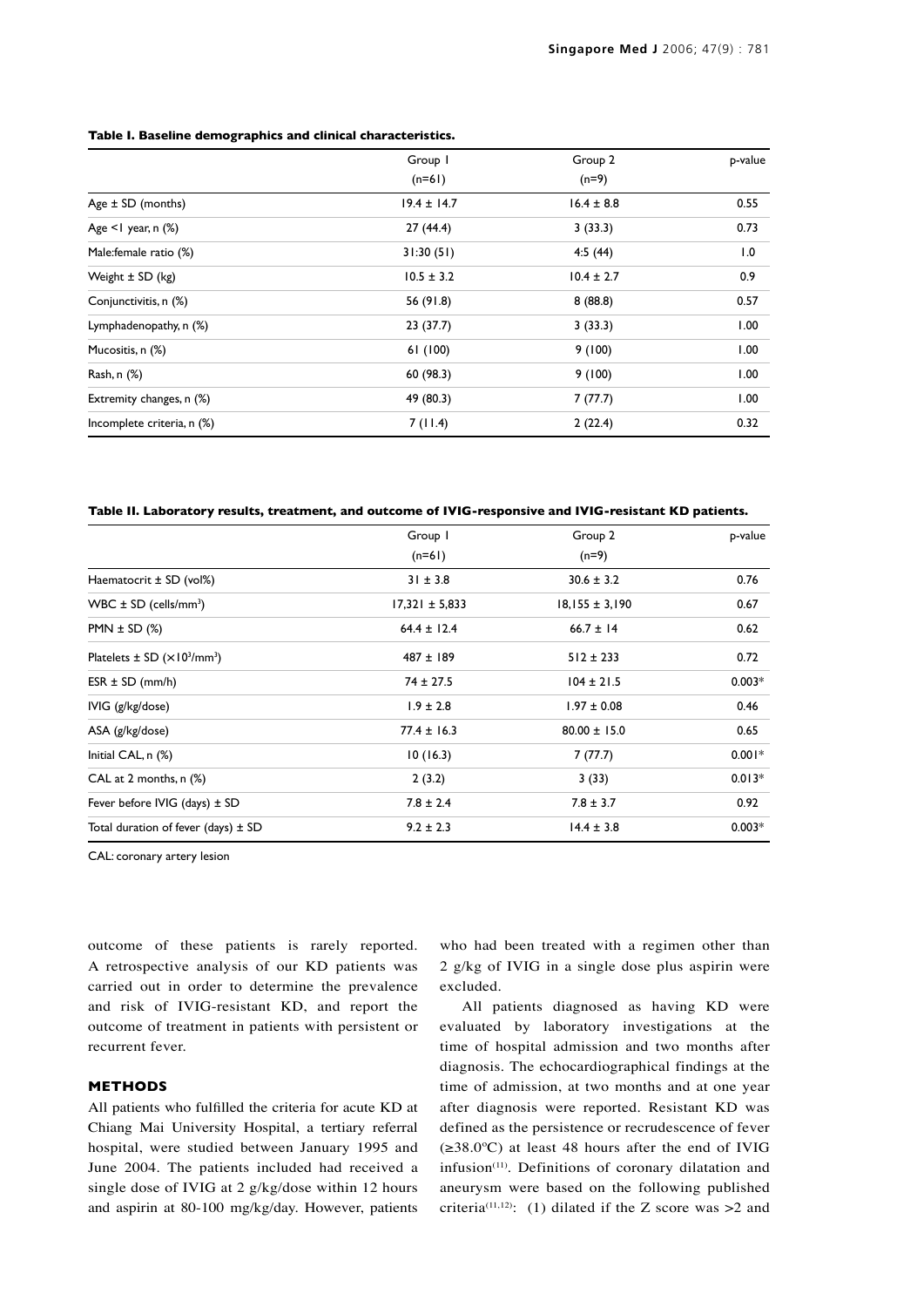

**Fig. 1** Box plot of ESR level before initiation of IVIG treatment according to IVIG response. The thick horizontal line in the box represents the median value, and the bottom and top edges of the box are located at the sample 25th and 75th percentile, respectively. The thin horizontal line in the box (overlap with the thick line in the right box) represents the mean for measure variable.

<3, ectasia if the Z score was >3 with uniform dilatation, and aneurysm if the Z score was  $>3$ with a focally dilated segment, or when the internal diameter of a segment was at least 1.5 times as large as that of the adjacent segment; or (2) clearly irregular lumen. Aneurysms were classified as giant (internal diameter of >8 mm), medium sized (internal diameter of 5-8 mm) and small (internal diameter of  $<$ 5 mm $)$ <sup>(13)</sup>.

The descriptions of basic data were expressed as mean ± standard deviation and percentage. The difference in the number of patients between groups was analysed by the unpaired t-test or chi-square test. A p-value <0.05 was considered as statistically significant. All statistical tests were performed using the Statistical Package for Social Sciences (SPSS) version 11.0 for Windows (Chicago, IL, USA).

# **RESULTS**

70 patients who fulfilled the inclusion criteria of the study were classified into two groups. Group 1 consisted of 61 (87%) IVIG-responsive KD patients who initially improved after treatment with IVIG (2 g/kg) plus a high dose of aspirin. Group 2 consisted of the other nine (13%) IVIG-resistant KD patients who did not respond to the first dose of IVIG and were retreated with a second course at IVIG 2 g/kg. There was no significant difference in age, sex, weight and clinical characteristics between groups 1 and 2 (Table I).

Table II compares the laboratory results, treatment, and outcomes of the two groups. The IVIG-resistant group had a significantly higher erythrocyte sedimentation rate (ESR) level (104  $\pm$  27.5 mm/h versus 74  $\pm$  21.5 mm/h; p=0.003) (Fig. 1), coronary artery lesion (CAL) at initial echocardiogram (77.7% versus 16.3%; p=0.001) and CAL at two months (33% versus 3.2%; p=0.13) than the IVIG-responsive group. Although the initiation of IVIG therapy was the same  $(7.8 \pm 2.4)$ days versus 7.8  $\pm$  3.7 days), the duration of fever was  $9.2 \pm 2.3$  days in Group 1 and  $14.4 \pm 3.8$  days in Group 2 (p=0.003).

In IVIG-resistant patients, seven out of nine (78%) cases responded to an additional treatment with 2 g/kg of IVIG (Fig. 2). The remaining two (22%) cases had persistent fever, which subsided after two and three doses, respectively, of pulse intravenous methylprednisolone (30 mg/kg/dose) once daily. One patient had delayed diagnosis and IVIG treatment until Day 16 of the disease, when she already had a medium-sized aneurysm with pericardial effusion on an initial echocardiogram. Despite defervescence of fever after three daily doses of methylprednisolone, her medium-sized coronary aneurysm had progressed to a giant aneurysm (diameter 8 mm) at two months echocardiography follow-up, and persisted as a giant aneurysm up to the one year follow-up (reported elsewhere $(14)$ ).

In one IVIG-resistant patient, who responded to additional treatment, progressive change of coronary aneurysm also occurred from medium-sized aneurysm at initial echocardiography (Day 19 of illness) to a giant aneurysm at two months follow-up. At one year follow-up, the aneurysm regressed to 6 mm in diameter. Coronary dilatation commonly occurred in IVIGresistant KD, but would eventually regress in both groups mostly at two months of echocardiography.

#### **DISCUSSION**

The prevalence of IVIG-resistant KD in this study is 13%, which is concordant with that in other reports<sup>(3-5)</sup>. Many authors suggested that ongoing active vasculitis in resistant KD may lead to significant coronary artery abnormalities<sup>(15)</sup>. We found that a high ESR level and abnormal initial echocardiogram were the predictors for IVIGresistant KD. These results probably reflect greater severity of coronary arteritis in addition to prolonged duration of inflammation in resistant KD patients.

The appropriate treatment for patients with persistent fever after the first dose of IVIG is uncertain. Although a second dose of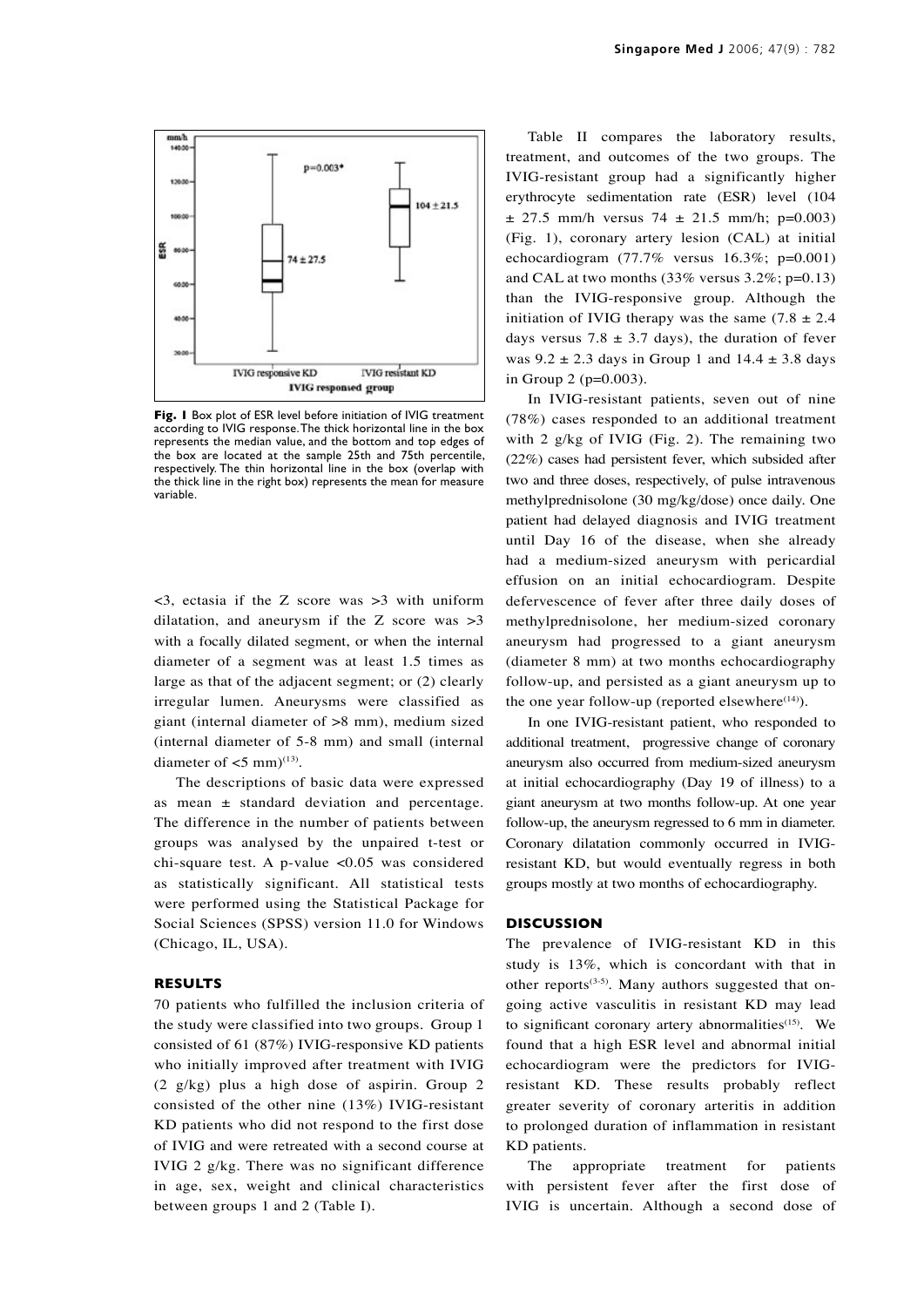

Fig. 2 Overview of treatment and coronary outcome of IVIG-resistant KD patients.

IVIG is safe and recommended by experts, one-third of patients still had persistent or recrudescent fever(3-5). In our study, the response rate was 22% for IVIG retreatment, which is comparable to other studies $(3-5)$ . In contrast, corticosteroids seem to be more effective in the resolution of fever $(9)$ , but the coronary artery outcome is still uncertain. Both our patients responded well to pulsed methylprednisolone but one of them had the progressive coronary artery abnormality from medium-sized to giant aneurysm. The delay in IVIG treatment and retreatment was probably the cause of giant aneurysm in this patient.

Several small case series have described children with IVIG-resistant KD, in whom the administration of steroid therapy was associated with an improvement in symptoms and the absence of a significant progression in coronary abnormalities or adverse effects $(4,6,16)$ . Although the present recommendation of pulsed steroid treatment in IVIG-resistant KD failed after two infusions of IVIG, a multicentre controlled study is needed if steroids are to be used as first-line drugs.

The incidence of coronary artery aneurysm in IVIG-resistant KD was higher than that of IVIG-responsive KD at both two months and one year after the onset of the disease. We had two IVIG-resistant KD children with delayed IVIG treatment (more than ten days) who eventually developed giant aneurysm. There was a limitation in interpreting this data because the two patients received late IVIG treatment and retreatment. Prolonged duration of fever either before IVIG treatment or between IVIG treatment and retreatment may increase the risk of giant aneurysm. The longterm outcome of small coronary aneurysms or ectasia was no different among IVIG-resistant and IVIG-responsive KD patients.